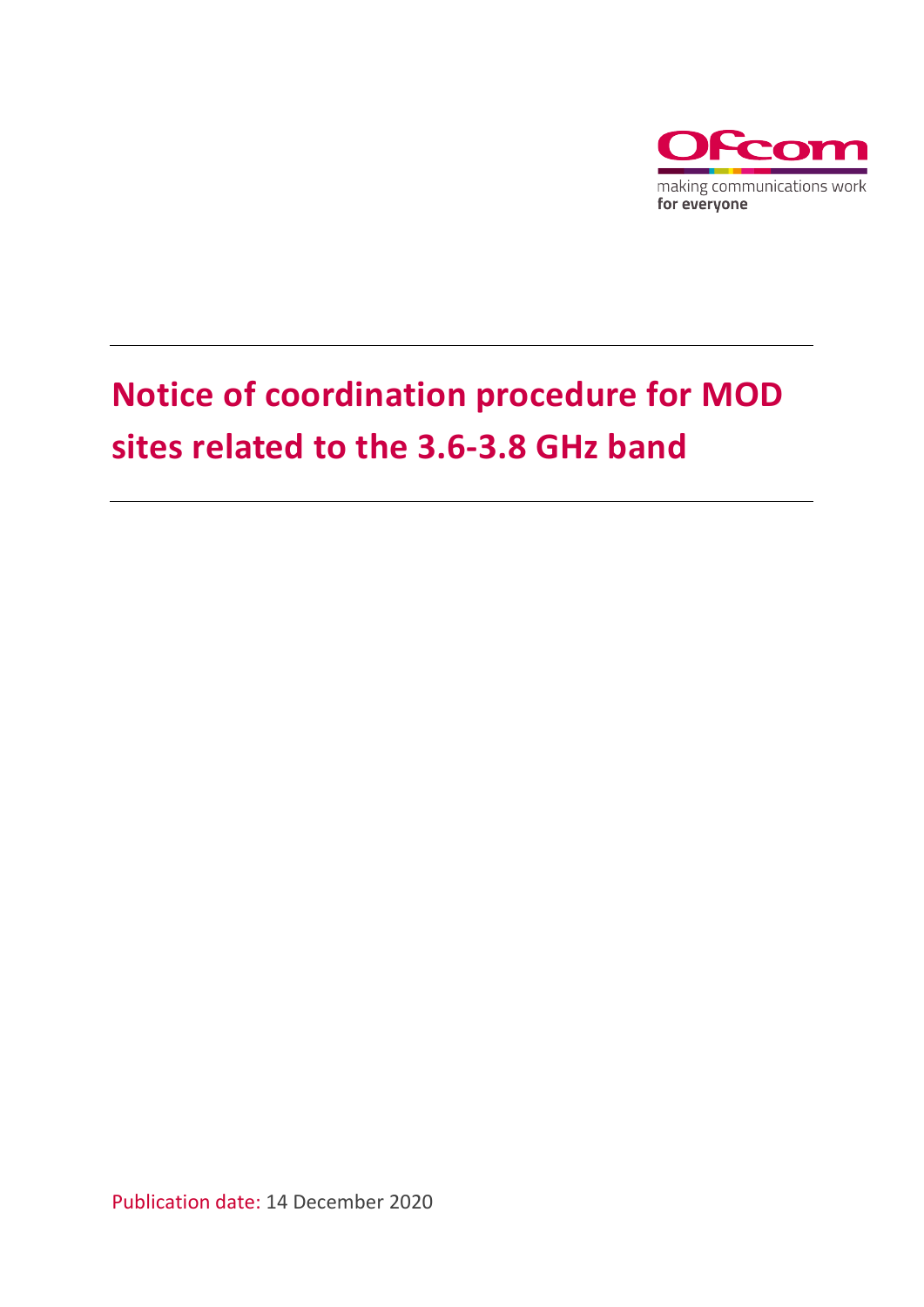## **Contents**

#### **Section**

| 1. Introduction  |        |
|------------------|--------|
| 2. The procedure | $\sim$ |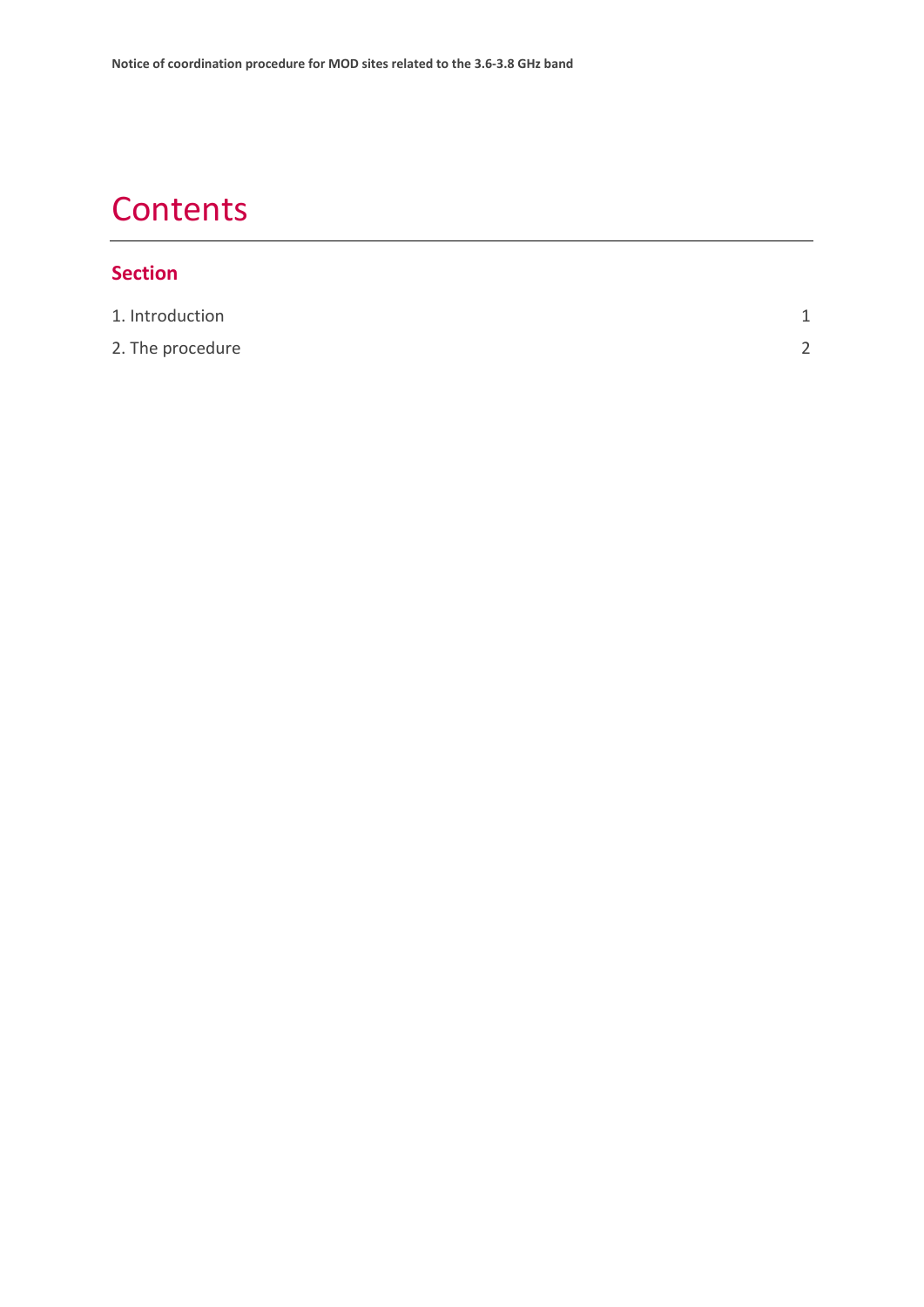## <span id="page-2-0"></span>1. Introduction

- 1.1 This Notice is notified to each 3.6-3.8 GHz Licensee under their respective 3.6-3.8 GHz licences.
- 1.2 MOD has a small amount of ongoing use within the band at one location in Cornwall which must be protected.
- 1.3 This Notice specifies the protection thresholds and coordination procedure necessary to ensure the protection of existing and continuing MOD usage in the 3.6-3.8 GHz band from potential harmful interference from the networks in the 3.6-3.8 GHz Band.
- 1.4 In this Notice:
	- "3.6-3.8 GHz Band" means the following frequencies: 3600 MHz to 3800 MHz;
	- "3.6-3.8 GHz Base Station" means a Base Station which are licensed to transmit using frequencies in the 3.6-3.8 GHz Band;
	- "3.6-3.8 GHz Deployment" means a 3.6-3.8 GHz Base Station or a 3.6-3.8 GHz Fixed or Installed Terminal Station deployed by a 3.6-3.8 GHz Licensee. For the purposes of this Notice indoor femtocells and indoor smart/intelligent repeaters, as defined in Schedule 1 of the 3.6-3.8 GHz licence, are excluded from a 3.6-3.8 GHz Deployment;
	- "3.6-3.8 GHz Fixed or Installed Terminal Station" means a fixed or installed Terminal Stations which is not exempt from licensing by the Wireless Telegraphy Act (Exemption) Regulations and which is licensed to transmit using frequencies in the 3.6-3.8 GHz Band;
	- "3.6-3.8 GHz Licensee" means the licensee under a licence authorising use in the United Kingdom of frequencies in the 3.6-3.8 GHz Band;
	- "Base Station" means radio equipment that transmits to a Terminal Station(s);
	- "MOD" means the Ministry of Defence;
	- "Protected Site" means the list of sites set out in this Notice;
	- "Signals" means the transmission in the 3600 to 3800 MHz band from the 3.6-3.8 GHz communications equipment;
	- "Site Protection Threshold" means the threshold that the 3.6-3.8 GHz Licensee must comply with as specified in this Notice;
	- "Terminal Station" means radio equipment that receives downlink transmissions from Base Stations.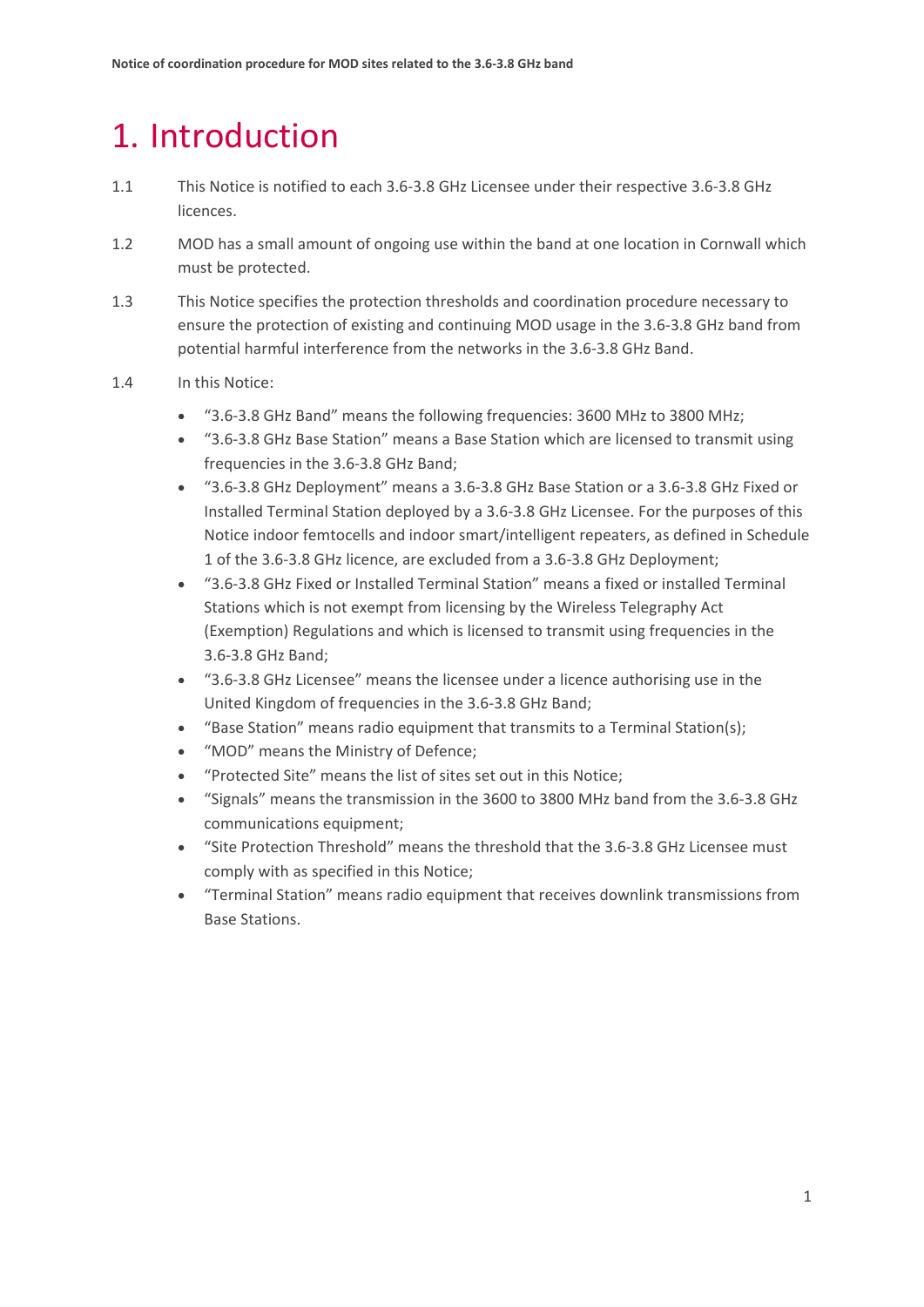## <span id="page-3-0"></span>2. The procedure

### **Overview of coordination procedure**

- 2.1 When planning its network deployment, the 3.6-3.8 GHz Licensee must check whether the protection thresholds set out in this document would be exceeded as a result of any proposed 3.6-3.8 GHz Deployment. To do so, the 3.6-3.8 GHz Licensee will need to calculate the communications signal at the relevant Protected Site location(s) (see protection thresholds section below).
- 2.2 If these calculations show that the relevant threshold will not be exceeded as a result of the planned deployment, then the deployment can go ahead. If the calculations show that the relevant threshold(s) would be exceeded as a result of the planned deployment, the 3.6-3.8 GHz Licensee may consider adjusting the deployment.
- 2.3 If it is not possible to adjust the deployment so that the threshold(s) are not exceeded, the 3.6-3.8 GHz Licensee may only deploy if agreement is reached with the operator(s) of the relevant site(s).
- 2.4 In the first instance, contact should be made via Ofcom who will facilitate a discussion between the licensee's appropriately security cleared personnel and the operator of the Protected Site.

#### **Figure 2:1: Flowchart illustrating coordination procedures for deployments within the coordination zone**

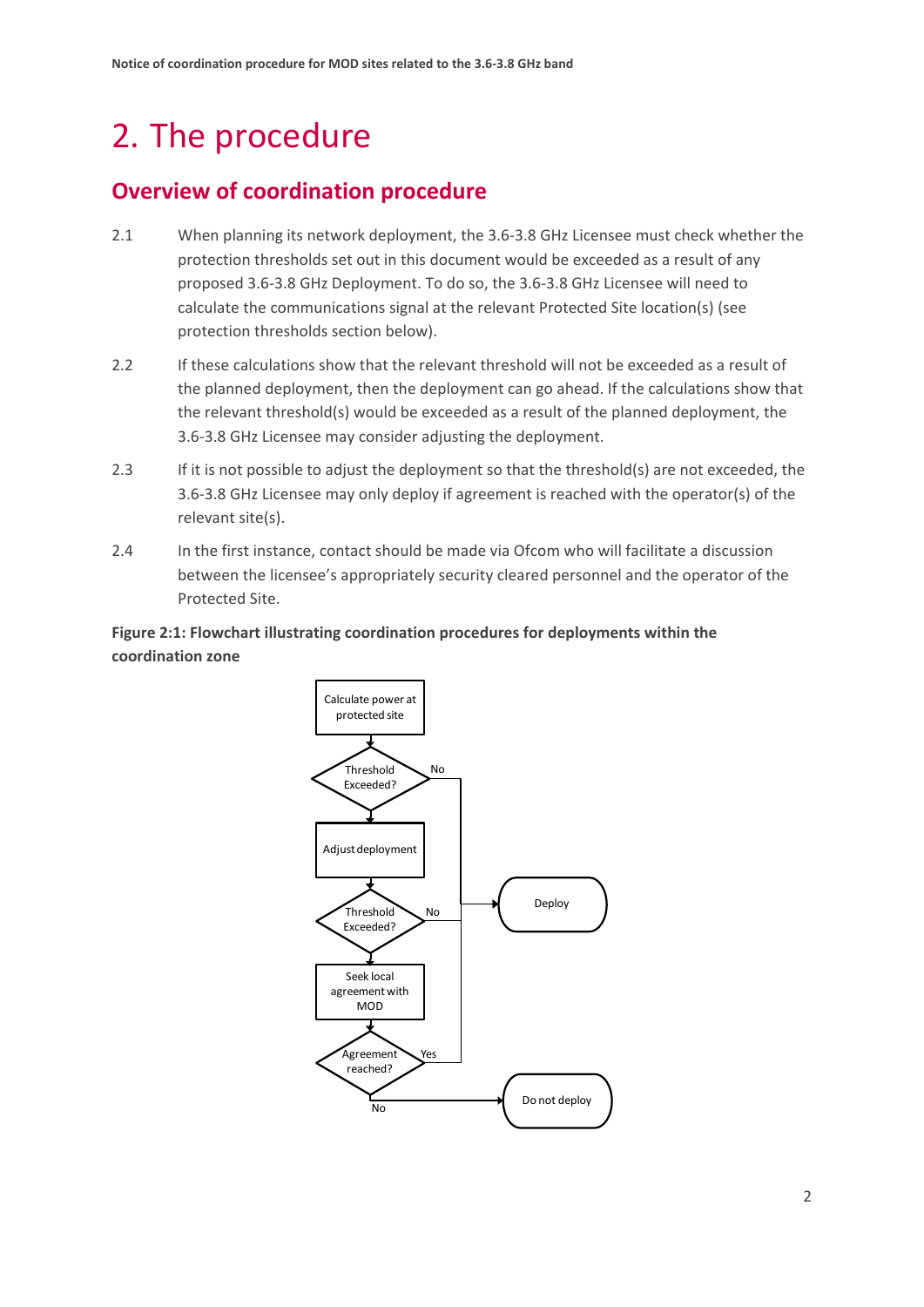### **List of sites to be protected**

2.5 The sites to which these coordination procedures apply are listed in Figure 2.2 below.

**Figure 2.2: 3.6-3.8 GHz Band Protected Site Locations** 

| <b>Site</b> | Location   |
|-------------|------------|
| <b>Bude</b> | SS 208 126 |

### **Protection thresholds**

2.6 The 3.6-3.8 GHz Licensee must use the methodology in this Notice to ensure that emissions from each proposed 3.6-3.8 GHz deployment (or combination of deployments) in its licensed 3.6-3.8 GHz Band do not exceed the threshold for the in-band communications signal given in Figure 2.3.

**Figure 2.3: Site Protection Thresholds**

| In-band communication signal                                                                  |                                                           |                        |  |
|-----------------------------------------------------------------------------------------------|-----------------------------------------------------------|------------------------|--|
|                                                                                               | <b>Bude</b>                                               |                        |  |
| Site<br>protection<br>thresholds                                                              | Threshold for Signals in the 3600 to<br>3800 MHz band [1] | $-69$ dBm $/5$ MHz     |  |
|                                                                                               | Height                                                    | 18m above ground level |  |
|                                                                                               | Area where calculation is to be<br>performed              | Up to 25km from Bude   |  |
| Note [1]: The protection thresholds are defined during the 'on' period of the transmit signal |                                                           |                        |  |

and referenced to a 0 dBi receive antenna

## **Compliance with the thresholds**

- 2.7 Prior to deployment, the 3.6-3.8 GHz Licensee must use the methodology in this Notice to assess whether the protection thresholds specified in Figure 2.3 will be exceeded as a result of its planned 3.6-3.8 GHz deployment for any Protected Site. There is no requirement to undertake an assessment outside of the calculation areas given in Figure 2.3 except as described in paragraph 2.8 below.
- 2.8 The calculation areas in Figure 2.3 have been developed on the basis of Base Stations at 30m above ground level in order to constrain the area over which coordination must be undertaken. However, Licensees are advised that sites which are higher than this but located outside of the coordination area may still cause interference to MOD systems in certain circumstances. The 3.6-3.8 GHz Licensee must therefore consider whether any of its deployments which are greater than 30m above ground level are likely to cause any impact to the Protected Site and coordinate if it deems necessary.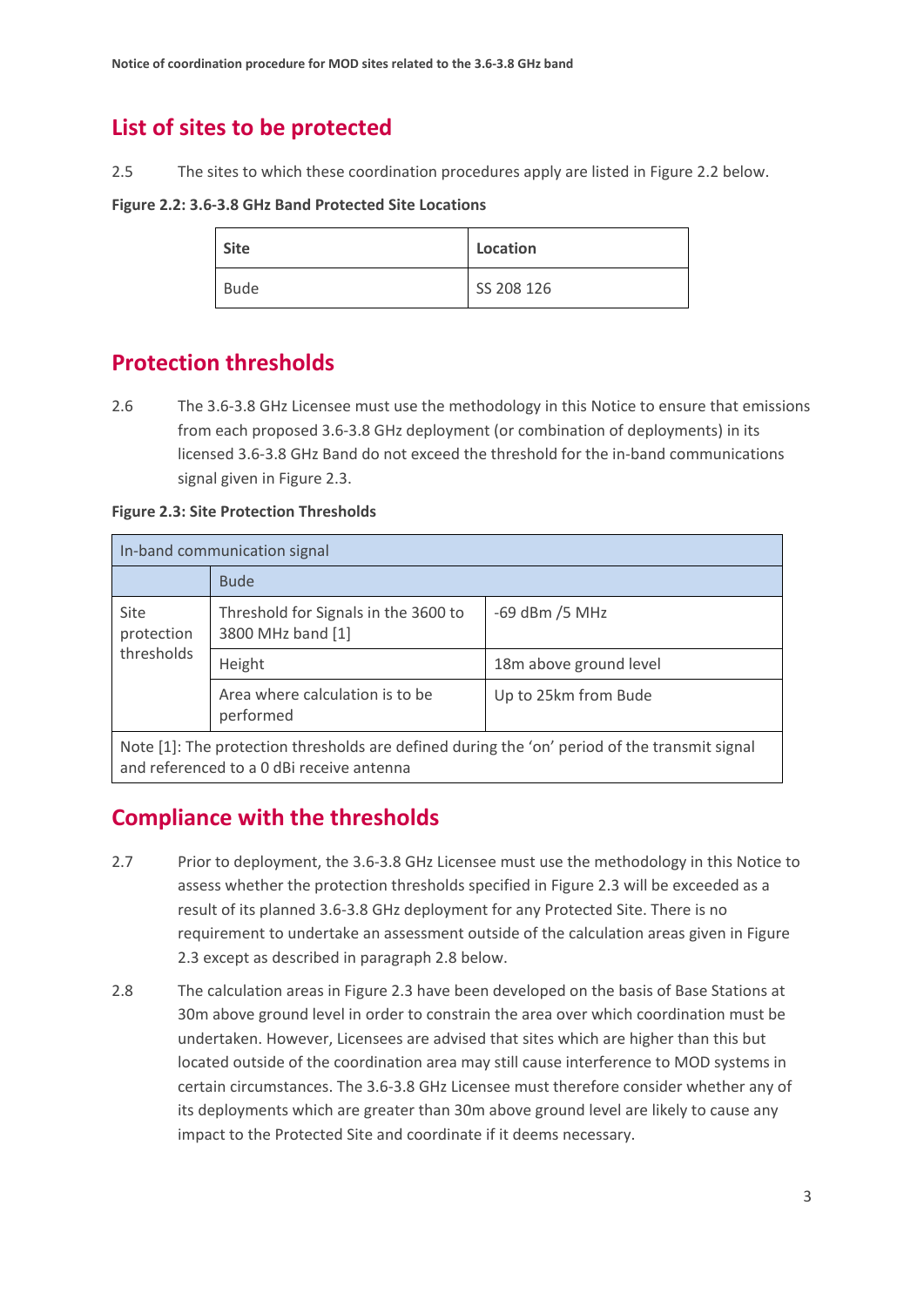- 2.9 In carrying out this assessment for deployments within the calculation areas described in Figure 2.3 the 3.6-3.8 GHz Licensee must use propagation models described below with the parameters given in Figure 2.4.
- 2.10 The 3.6-3.8 GHz Licensee must maintain records of its calculations and assessments and make these available to Ofcom if required.

#### **Exceeding the threshold**

2.11 The thresholds may only be exceeded in relation to a specific Protected Site if the 3.6-3.8 GHz Licensee has reached an agreement with the operator of that Protected Site (Ofcom will facilitate the necessary introductions). Any such agreement must be recorded in writing in a form agreed by both the 3.6-3.8 GHz Licensee and the site operator. The 3.6-3.8 GHz Licensee must maintain a record of all such agreements, and make them available to Ofcom on request.

#### **Propagation Model**

- 2.12 A basic transmission loss (path loss) will be calculated using ITU-R Recommendation P.1812-4 "A path-specific propagation prediction method for point-to-area terrestrial services in the VHF and UHF bands"<sup>[1](#page-5-0)</sup>. It predicts signal levels exceeded for a given percentage of time. The assessment will use a time percentage of 10% as included in Figure 2.4 below.
- 2.13 This recommendation predicts signal levels exceeded for a given percentage of locations and a given percentage of time. The assessment will use locations percentage of 50% for all cases. Time percentage of 10% for Base Stations and Fixed or Installed Terminal will be used, as included in Figure 2.4 below.
- 2.14 Predictions are based on the terrain profile and clutter along the path.
- 2.15 Additional losses due to terminal surroundings (terminal clutter losses) shall be applied at both the transmitter and receiver where they are on land. This is based on a representative clutter height assigned to each clutter category. The representative clutter height depends not only on the typical physical height of clutter objects but also on the horizontal spacing of objects and the gaps between them. The required values are given in Figure 2.5.

#### **Figure 2.4: ITU-R P.1812 parameters**

| Time percentage                                     | 10%                                                                                              |
|-----------------------------------------------------|--------------------------------------------------------------------------------------------------|
| Nominal path centre latitude $\varphi$ (°)          | <b>Bude: 51</b><br>The path centre latitude $\varphi$ may be selected on a case<br>by case basis |
| Sea level surface refractivity, $N_0$ (N-<br>units) | obtained from digital maps provided in<br>Recommendation P.1812-4 as described in §3.5           |

<span id="page-5-0"></span><sup>1</sup> [www.itu.int/rec/R-REC-P.1812-4-201507-I/en](http://www.itu.int/rec/R-REC-P.1812-4-201507-I/en)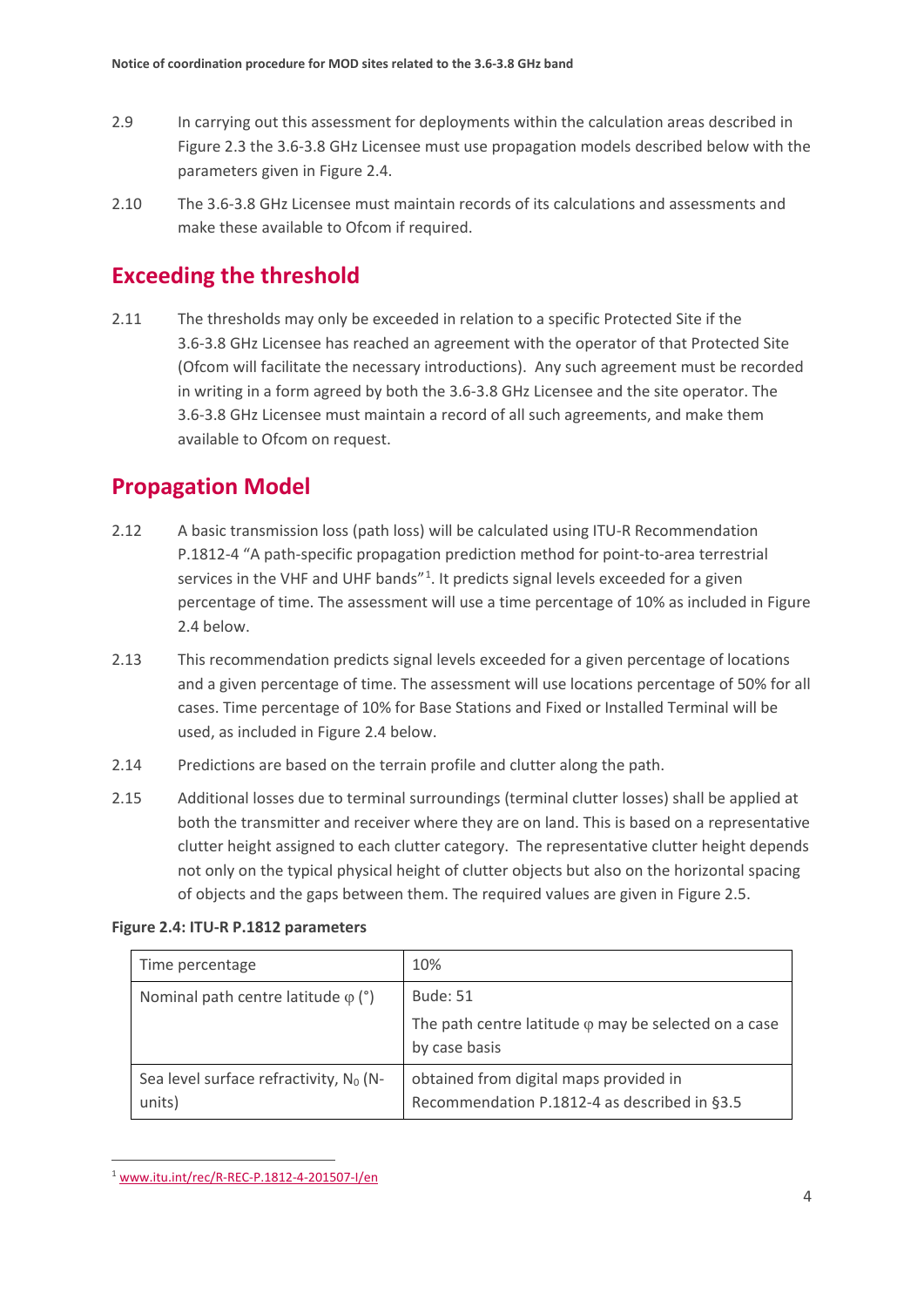| The average radio-refractive index         | obtained from digital maps provided in       |
|--------------------------------------------|----------------------------------------------|
| lapse-rate through the lowest 1km          | Recommendation P.1812-4 as described in §3.5 |
| of the atmosphere, $\Delta N$ (N-units/km) |                                              |

#### **Figure 2.5: Representative clutter heights**

| <b>ITU-R P.1812-4</b>                                                            | <b>Representative Clutter Height (m)</b>                 |                                                                                                       |  |
|----------------------------------------------------------------------------------|----------------------------------------------------------|-------------------------------------------------------------------------------------------------------|--|
| <b>Clutter Type</b>                                                              | Use in profile equation <sup>2</sup><br>For $i=2$ to n-1 | <b>Use in Terminal</b><br>clutter losses <sup>3</sup><br>and add to profile<br>equation for i=1 and n |  |
| Water/Sea                                                                        | 0                                                        | 10                                                                                                    |  |
| Open/Rural                                                                       | 0                                                        | 10                                                                                                    |  |
| Suburban                                                                         | 10                                                       | 10                                                                                                    |  |
| Urban/Trees/Forest                                                               | 15                                                       | 15                                                                                                    |  |
| Dense Urban                                                                      | 20                                                       | 20                                                                                                    |  |
| In all cases the default parameter value for w <sub>s</sub> of 27 should be used |                                                          |                                                                                                       |  |

#### **Terrain database**

2.16 Digital terrain map data with 50m resolution shall be used. Examples include Ordnance Survey "Landform Panorama®" or "OS Terrain® 50" datasets[4](#page-6-2).

#### **Clutter database**

- 2.17 A digital land classification ("clutter") dataset with 50m or better resolution such as Infoterra [5](#page-6-3)0m clutter<sup>5</sup>, Siradel 20m clutter<sup>[6](#page-6-4)</sup> or other equivalent shall be used.
- 2.18 The Infoterra and Siradel datasets identify 10 and 17 different clutter categories respectively. Mapping of these clutter categories to the required P.1812 clutter designations in Figure 2.5 is given in Figure 2.6.

<span id="page-6-0"></span><sup>2</sup> Equation 1c in P.1812-2:<http://www.itu.int/rec/R-REC-P.1812-2-201202-I/en>

<span id="page-6-1"></span><sup>3</sup> Section 4.7 in P.1812-2 applicable to Equation 64b for water/sea/open and rural categories and Equation 64a for the other categories and profile equation 1c

<span id="page-6-2"></span><sup>4</sup> <http://www.ordnancesurvey.co.uk/business-and-government/products/opendata-products-grid.html>

<span id="page-6-3"></span><sup>5</sup> [http://www.space-airbusds.com](http://www.space-airbusds.com/)

<span id="page-6-4"></span><sup>6</sup> [https://www.siradel.com](https://www.siradel.com/)